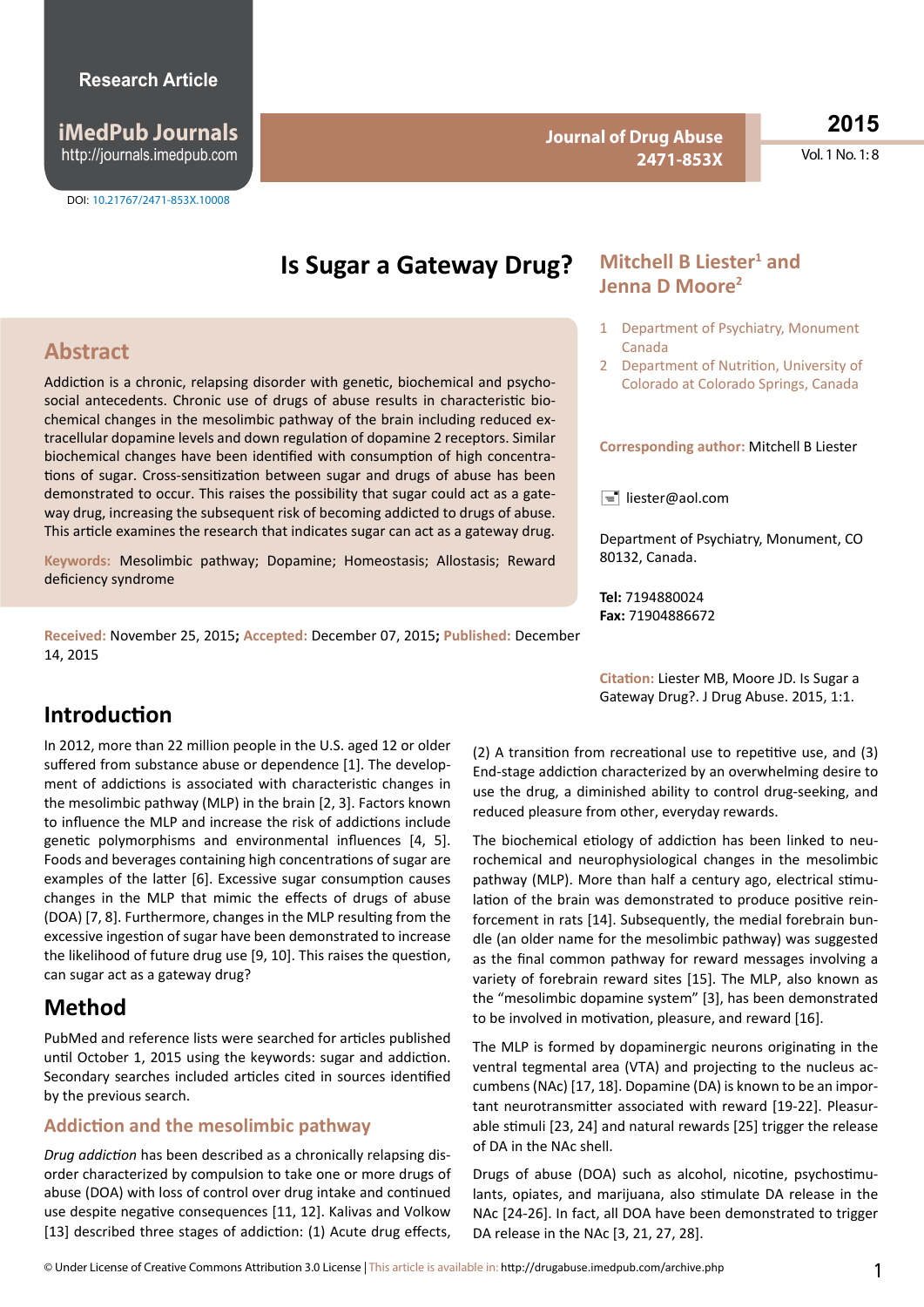DOA increase extracellular DA in the NAc through a variety of mechanisms. For example, cocaine blocks the DA transporter (DAT) [29] whereas amphetamines induce DA release from presynaptic neurons [30]. Opiates inhibit Gamma-Aminobutyric acid (GABA) interneurons that in turn inhibit mesolimbic DA neurons, thus promoting DA release [2].

Release of DA in the NAc is associated with pleasure and reward [16]. The more rapidly DA levels rise, the stronger the reinforcing effect of the drug [31].

Chronic or repeated use of DOA produces neurochemical and neurophysiological alterations in the MLP associated with addictions. These changes include decreased levels of extracellular DA [32] and down regulation of DA 2 receptors (D2Rs) [33].

Reduced D2R density has been found in chronic users of DOA. Morphine and cocaine decrease NAc D2R mRNA in rats [34, 35]. D2Rs are down regulated in cocaine addicts [36], methamphetamine abusers [37], and alcoholics [33].

High numbers of D2Rs have been suggested to have a protective role in alcoholism [38]. In rats, artificially increasing the number of D2Rs reduces alcohol and cocaine intake [39-41]. These findings suggest the number of D2Rs correlates inversely with selfadministration of DOA's [26].

To summarize these findings, chronic use of DOA results in reduced levels of extracellular DA and decreased D2R density in the MLP. Low levels of D2Rs are associated with increased consumption of DOA and addiction [37, 40, 41] whereas normal or high levels of D2Rs are associated with low craving behaviors and decreased consumption of DOA [38].

#### **Homeostasis and the brain reward cascade**

More than two decades ago, Blum and Kozlowski [42] proposed the existence of a "Brain Reward Cascade" or BRC. The BRC is an interactive cascade of neurotransmitters that influences DA release in the MLP. The BRC begins with the release of serotonin (5-HT) in the hypothalamus. 5-HT then triggers the release of met-enkephalin in the VTA. Binding of met-enkephalin to opiate receptors inhibits the release of GABA. This reduction of the inhibitory neurotransmitter GABA disinhibits DA release, resulting in increased levels of extracellular DA in the NAc [23, 43].

Under normal conditions, release of neurotransmitters along the BRC creates a homeostasis within the MLP. However, under abnormal circumstances, such as during chronic self-administration of DOA, this homeostasis is disrupted. Evidence for this homeostasis model comes from a study by Koob [44] who found rats allowed to self-administer ethanol during acute withdrawal selfadministered just enough ethanol to return extracellular DA levels in the NAc to predependence baseline levels.

### **Reward deficiency syndrome**

Genetics contribute significantly to vulnerability to addictions. Heritability for addiction has been estimated at 50% [45] with multiple genes contributing to this predisposition.

Numerous genetic polymorphisms have been linked with the development of addictions. These include genes for: the serotonergic 2A receptor (5HT2AR), serotonergic transporter (5HTTLPR), dopamine D1 receptor(D1R), dopamine D2 receptor(D2R), dopamine D3 receptor (D3R), dopamine D4 receptor (D4R), dopamine transporter (DAT), the catechol-O-methyltransferase (COMT), mono-amine oxidase (MOA), mu-opiate receptor (MOR), and GABA-B<sub>3</sub> genes [46]. These polymorphisms produce dopaminergic hypofunction in the MLP [46], which has been hypothesized to increase the use of DOA in order to raise DA levels [4].

Blum and colleagues[43] proposed that genetic polymorphism of the D2R is associated with hypodopaminergic functioning in the NAc. This produces a condition they labeled "Reward Deficiency Syndrome" (RDS) [47]. RDS is associated with polysubstance abuse [43, 46].

D2 agonists alter extracellular DA levels and D2R density in the MLP. Both the dose of the D2 agonist and the frequency of administration of the D2 agonist are important factors that influence extracellular DA levels and D2R density. Constant stimulation with low doses of D2 agonists results in proliferation of D2Rs [23]. However, chronic stimulation with more potent D2 agonists results in decreased D2R density [48]. Chronic use of DOA also results in reduced D2R density [33, 37]. Intermittent administration of DOA leads to a more pronounced increase in extracellular DA levels than occurs following acute administration of these drugs [25].

Reduced D2R density produces a hypodopaminergic state that is functionally similar to RDS. Reduced DA levels in addicts, along with increased sensitivity to the DA enhancing effects of DOA, have been proposed as mechanisms leading to drug-seeking behavior and subsequent addiction [26].

Dopaminergic hypofunction has been proposed as a common etiologic factor contributing to a number of impulsive, compulsive, and addictive disorders [47]. The proposed mechanism involves the utilization of substances and/or behaviors that stimulate the release of mesolimbic DA in order to compensate for the underlying dopaminergic hypofunction, thus restoring homeostasis to this system [23]. This seeking out of DA may underlie the craving and binging that occur with DA-stimulating substances [23].

#### **Allostasis**

Koob and Le Moal [49] conceptualized addiction as a "cycle of spiralling dysregulation of brain reward systems that progressively increases, resulting in compulsive use and loss of control over drug-taking" (p. 97). These investigators proposed that a continuous process of hedonic homeostatic dysregulation alters DA's normal set point, resulting in stabilization at a new, pathological set point. This occurs through *allostasis*, which they defined as "the process of maintaining apparent reward function stability by changes in brain reward mechanisms" [49] (p. 97). In other words, repeated stimulation of DA by DOA results in a restabilization of MPL dopaminergic tone at a lower, pathological set point.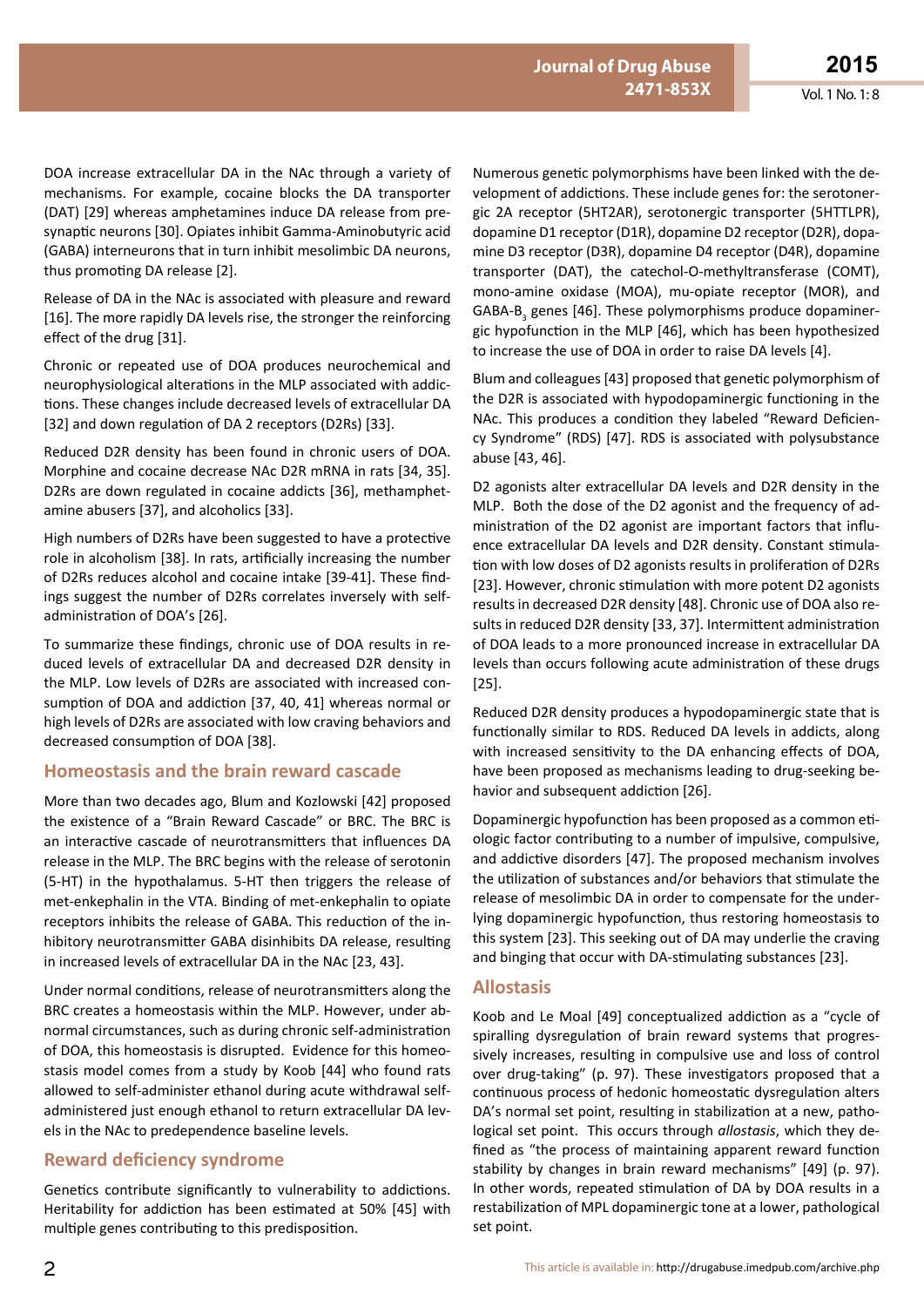### **Food's effects on the MLP**

The same neurobiological pathway involved in addiction to DOA modulates food consumption and can result in addiction to food [50-53]. Food triggers DA release in the MLP [25]. This effect diminishes, however, when the food is no longer novel due to repeated access (unless the animal is food deprived) [54-56]. Thus, extracellular DA levels in the MLP adapt to repeated presentation of the same food reward, whereas novel foods continue to stimulate DA release [25].

Overconsumption of palatable food results in downregulation of D2Rs and a state of reward hyposensitivity that mimics the effects of chronic administration of DOA. This reduction in D2Rs is similar in magnitude to the reduction reported in drug-addicted subjects [57].

#### **Sugar's effects on extracellular DA levels in the MLP**

Sugar produces biochemical changes in the MLP similar to those produced by DOA. For example, Hajnal et al. [58] found that rats fed oral sucrose solutions at concentrations of 0.03 M, 0.1 M, and 0.3 M experienced a concentration-dependent increase in extracellular DA levels in the NAc that was statistically significant (P<0.01). Also, Rada et al. [56] showed that sucrose-dependent rats released more DA in the NAc following sucrose ingestion than control rats that were not sucrose-dependent. The difference in DA release was statistically significant (P<0.03).

Acute administration of D2 antagonists causes a dose-dependent inhibition of sucrose intake in rats [59-61].

Habituation to the stimulatory DA response in the NAc shell occurs after a single pre-exposure to the same taste or food in rats [54]. However, rats fed sucrose intermittently continue to produce increased levels of DA [56, 62]. Also, the amount of DA released in the NAc is proportional to the sucrose concentration, rather than the volume of sucrose ingested [58]. Foods with higher concentrations of sucrose trigger greater amounts of DA release than foods with lower concentrations of sugar, and intermittent exposure to sucrose produces higher levels of DA than continuous exposure.

#### **Sugar's effects on DA receptors**

Intermittent ingestion of sugar has been demonstrated to reduce D2Rs in rats. Colantuoni and colleagues [7] found that rats fed a 25% glucose solution with chow for 12 hours each day doubled their glucose intake in 10 days. After 30 days, receptor binding was evaluated and compared with chow-fed controls. D2R binding decreased significantly in the glucose-fed rats. Bello et al. [63] found that food-restricted rats fed a diet supplemented with sucrose (0.3 M) for 2 hours a day exhibited decreased D2R binding in the NAc shell after 7 days. Spangler et al. [64] reported rats placed on a chronic schedule of intermittent binging on a 10% sucrose solution exhibited decreased levels of D2R mRNA in the NAc compared with ad libitum chow controls.

#### **Cross-sensitization between sugar and drugs of abuse**

Drug-induced sensitization may lead to increased self-administration of the same drug. Sensitization has been suggested to play a role in drug addiction [65]. Additionally, sensitization to one drug can lead to increased self-administration of another drug, a process known as "cross-sensitization" [6].

Cross-sensitization has been demonstrated between various DOA. Amphetamines cross-sensitize to cocaine or phencyclidine [66]. Cocaine cross-sensitizes to alcohol [67] Heroin cross-sensitizes to the synthetic cannabinoid receptor agonist WIN55212.2 [68].

Several studies have found intermittent sugar intake cross-sensitizes to drugs of abuse. Rats fed a 10% sucrose solution crosssensitize to amphetamine [8] and rats given access to granulated sucrose cross-sensitize to cocaine [69]. Rats provided intermittent access to 10% sucrose, then forced to abstain, show increased intake of alcohol [9]. Also, rats that prefer sweet-taste will self-administer cocaine at a higher rate [70]. These studies indicate that sugar cross-sensitizes to DOA.

Avena & colleagues [6] have suggested that cross-sensitization between sugar and DOA may contribute to addiction by enhancing responsiveness to DA in the MLP. When one drug leads to the increased use of another drug, this is referred to as "consummatory cross-sensitization" or "gateway effect" [6].

#### **The gateway hypothesis**

The idea that developmental stages and sequences of drug use exist was first proposed nearly four decades ago [71-73]. This idea suggests that a progressive and hierarchical sequence of stages of drug use can be described [74-76]. The basic premise of the developmental stage hypothesis is that involvement in various classes of drugs follows definite pathways and individuals who ingest one drug are at risk of progressing to the use of another drug [74].

The term *gateway drug* appeared in the 1980's. This term was initially used to refer to alcohol and cigarettes, two licit drugs that were used prior to the use of illicit drugs. Later, the term *gateway drug* was applied to illicit drugs, such as marijuana, as well [74].

The *Gateway Hypothesis* suggests the use of some drugs (i.e., gateway drugs) increases the subsequent risk of using other drugs [74, 77]. There are three propositions to the Gateway Hypothesis: (1) a developmental sequence of involvement with different classes or categories of drugs exists, (2) the use of a drug earlier in the sequence is associated with an increased risk or likelihood of use of a drug later in the sequence, and (3) the use of a drug earlier in the sequence causes the use of a drug later in the sequence [74]. Examples include the use of tobacco or alcohol leading to marijuana use [74] or nicotine leading to cocaine use [78].

The mechanism by which the use of one drug leads to the increased use of another drug remains controversial. Degenhardt et al. [79] suggested etiological factors might include drug avail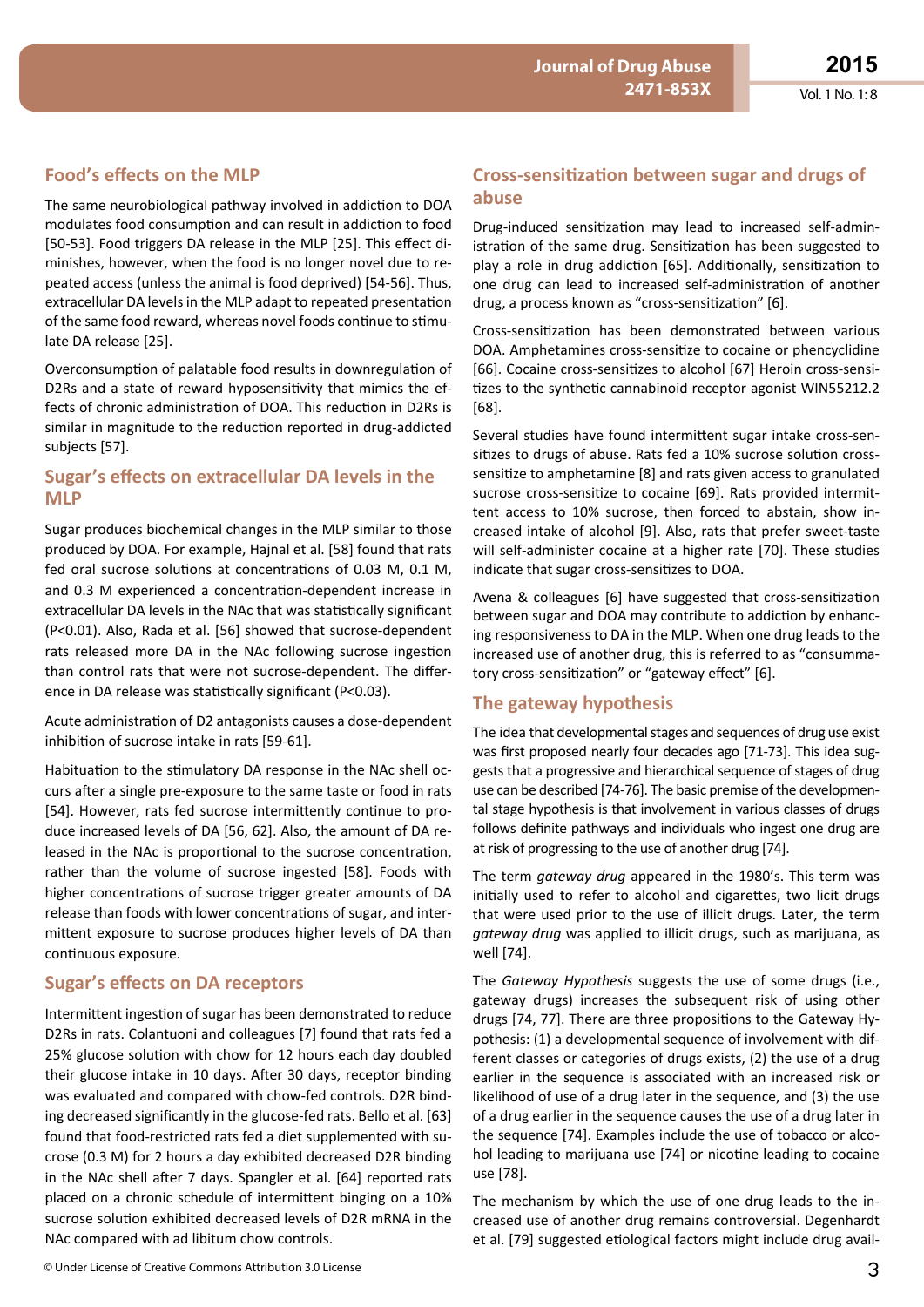ability and attitudes of drug users. Schenk [77], on the other hand, suggested sensitization provides a mechanism for the progression of drug use both within and across drug classes. Numerous studies have demonstrated that exposure to certain drugs produces a sensitized behavioral response to those same drugs, and also produces neuroadaptive changes in DA neurotransmission [77]. Nicotine and alcohol, for example, have been demonstrated to produce a sensitized response to DA [77].

Cross-sensitization may contribute to the process of a gateway drug increasing the risk of subsequent use of other drugs [77]. Cross-sensitization occurs when administration of one substance results in sensitization to another drug [6]. This cross-sensitization involves one drug priming the MLP, so that subsequent use of a different drug produces greater than expected release of DA. One example would be pretreatment with nicotine sensitizing mice to alcohol, resulting in a greater release of DA than would otherwise be expected [80].

#### **Is sugar a gateway drug?**

Erickson [18] defined a drug as "any chemical other than food or water that produces a therapeutic or nontherapeutic pharmacological action in the body" (p. 93). Based upon this definition, sugar would not be classified as a drug, because it is generally considered to be a food, and foods are excluded from the category of drugs.

However, as Tupper [81] has emphasized, definitions of "drugs" and "foods" are strongly influenced by political and cultural factors. Whether we define sugar as a drug or a food is strongly influenced by factors other than the existing scientific evidence regarding its pharmacological effects.

More important than semantics, however, is the understanding of the research previously cited in this article that indicate sugar's effects on the MLP mimic the effects of numerous drugs of abuse including cocaine, heroin, nicotine, and alcohol. If we are willing to consider the possibility that sugar acts like a drug on the MLP, we can then begin to examine whether sugar acts as a gateway drug.

As previously discussed, the Gateway Hypothesis consists of 3 propositions. Do these propositions apply to sugar? We can look at each of these three propositions individually in relationship to sugar.

## **Proposition 1 - "There is a developmental sequence of involvement with different classes or categories of drugs."**

Much of the research on the addictive nature of sugar has been performed on rats in a laboratory setting. This makes it challenging to determine whether a developmental sequence exist involving different classes or categories of drugs. Rats in a laboratory setting do not generally have access to a wide range of different classes of drugs. However, evidence suggests that the ingestion of sugar does increase the subsequent use of drugs of abuse.

Avena et al. [9] found that rats given intermittent access to 10% sucrose subsequently consumed more ethanol than rats given ad libitum access to sucrose (P<0.05). Rats provided intermittent ac-

cess to sugar also show signs of cross sensitization with amphetamine [8] and cocaine [69].

**ISSN 1698-9465 2471-853X**

**Journal of Drug Abuse** 

These studied suggest the use of sugar can lead to the increased use drugs of abuse.

### **Proposition 2 - "The use of a drug earlier in the sequence is associated with an increased risk or likelihood of use of a drug later in the sequence."**

Studies have demonstrated that a rat's level of sucrose preference can predict its desire to self-administer cocaine [82]. Furthermore, studies have demonstrated cross-sensitization between sugar and drugs of abuse [8, 9, 70, 83].

Several studies have reported a positive correlation between the intake of sugar or saccharin solutions and the self-administration of morphine, cocaine, and amphetamine [69, 83-85]. Also, the acquisition of amphetamine self-administration has been shown to be more rapid in high sucrose feeder rats than in low sucrose feeders [84]. Sugar has also been demonstrated to produces a gateway effect for alcohol [9] and cocaine [70].

These findings support the proposition that sugar intake is associated with an increased likelihood of using drugs of abuse.

### **Proposition 3 - "The use of a drug earlier in the sequence causes the use of a drug later in the sequence."**

Evidence supporting this proposition comes from previously cited research demonstrating that increased release of DA in the NAc following the ingestion of high concentrations of sugar leads to down-regulation of D2Rs [7, 63, 64]. This produces a hypodopaminergic state of allostasis [49]. The behavioral consequence of this state is an increased use of substances that trigger DA release in an effort to regain homeostasis in the MLP [23]. Ingestion of DOA releases DA in the NAc [3, 21, 24-28]. Thus, the ingestion of food and drinks containing high concentrations of sugar would be expected to contribute to the repeated use of DOA in an attempt to restabilize MLP DA levels at a homeostatic level.

# **Discussion**

Although sugar is not ordinarily viewed as a drug of abuse, intermittent binging with sugar triggers neurochemical responses in the MLP that parallel those produced by DOA. Furthermore, evidence has demonstrated sugar may be addictive when consumed in a binge-like manner [6].

Although quantitatively different, the neurochemical changes produced by the intermittent ingestion of sugar are qualitatively similar to the changes produced by DOA in the MLP [6]. These include increased release of DA [54, 56, 58], reduced D2R mRNA [64], and down-regulation of D2Rs [7, 63]. The resultant hypodopaminergic state is associated with increased drug seeking [49].

Cross-tolerance has been demonstrated between sugar and DOA [8, 9, 70, 83]. These findings suggest the repeated ingestion of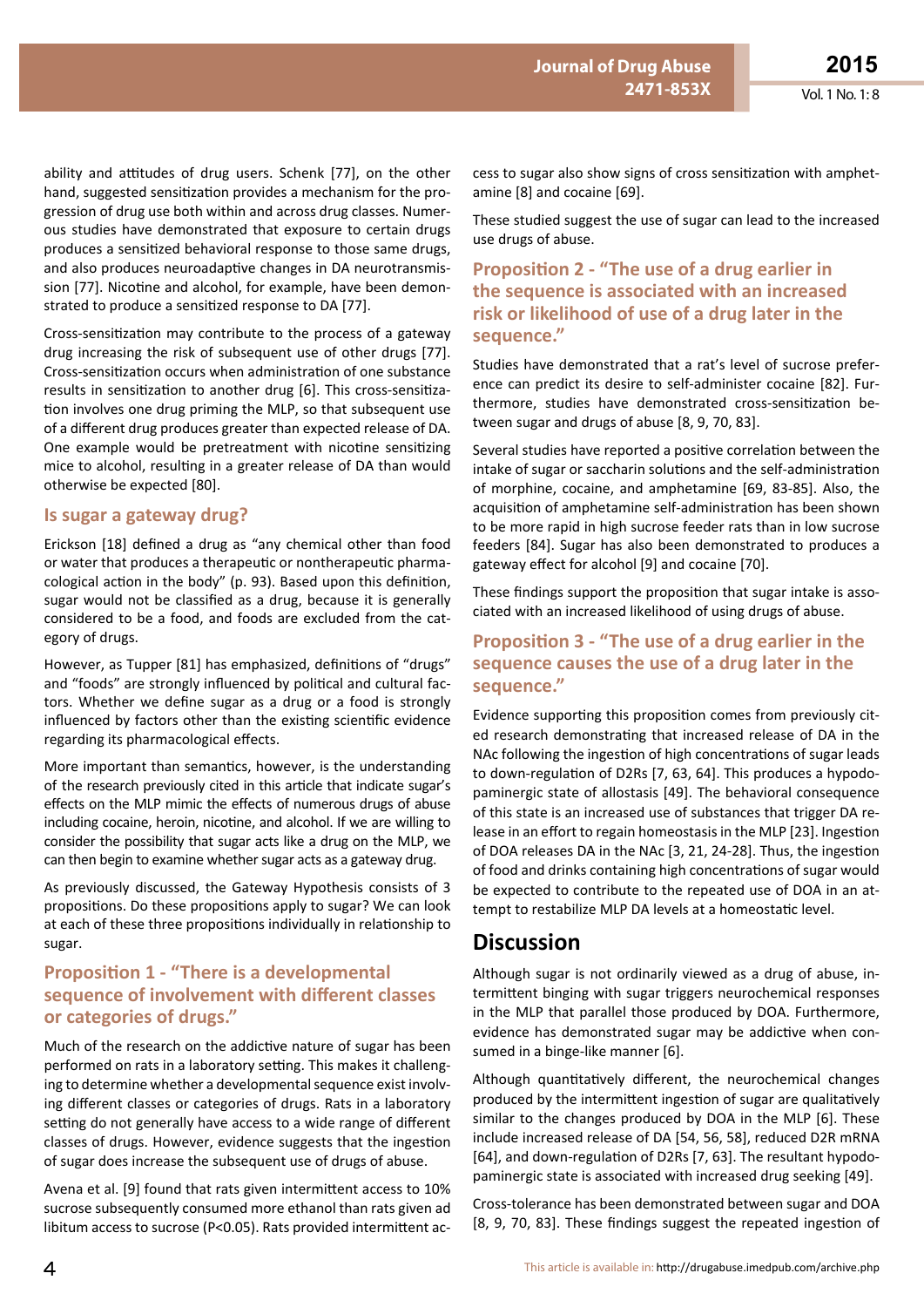sugar, particularly in high concentrations, may lead to "gateway effects," resulting in increased use of DOA. Withdrawal effects of sugar parallel those observed with drugs of abuse [6, 86]. Thus, tolerance and withdrawal, the two hallmarks of dependence, have been demonstrated to occur following the repeated ingestion of sugar.

Despite the evidence supporting sugar's role as a gateway drug, several limitations to this review must be noted. First, some researchers have challenged the validity of the Gateway Hypothesis. In a prospective study, Tarter et al. [87] found that 22.4% of subjects who used marijuana did not exhibit the gateway sequence. In these individuals, marijuana use was not preceded by the use of licit substances, leading the authors to conclude the gateway sequence is not an invariant pattern among drug-using youth.

Morral et al. [88] proposed an alternate "common factor model" of drug use. This model suggested that progression from marijuana to other drugs could be explained by the order in which individuals have the opportunity to use these drugs, without assuming that marijuana contributes to the risk of using "hard drugs."

Degenhardt et al. [79] analyzed drug use patterns using World Health Organization (WHO) and World Mental Health (WMH) Surveys. In this study of 85,088 individuals from 17 countries, the authors found factors other than the Gateway Effect contributed to the ordering and progression of drug use. These factors included: exposure or access to certain drugs, attitudes toward certain drugs, background prevalence of drug use, age of onset, and degree of exposure to certain drugs.

Another limitation of this study is the use of the term "drug" when referring to sugar. This application of the term "drug" is likely to provoke controversy, as sugar has historically been viewed as a food, rather than a drug. However, numerous studies have demonstrated that sugar produces effects on the MLP similar to those produced by drugs of abuse. Thus, a reexamination of sugar's potential role as a drug appears warranted, based upon the evidence provided in the afore-referenced articles.

Quantitative studies are needed to determine whether a threshold dose exists which transforms sugar from a pleasure-inducing food to a MLP-priming drug. Such studies should evaluate whether a dose or concentration of sugar can be identified that produces sufficient DA release in the MLP to cause allostasis, with the subsequent triggering of drug craving and drug seeking behaviors.

Also, a lack of specificity regarding the use of the term "gateway drug" is problematic. Some studies limit the definition of a gateway drug to licit substances only (e.g., alcohol and tobacco) whereas others include illicit substances (e.g., cannabis). In this article, the term "gateway drug" is used to refer to sugar, a substance that many would not consider to be a drug at all. Therefore, identifying sugar as a gateway drug is likely to be controversial.

Another limitation of this review is that the majority of research cited involves studies using rats as subjects. Although rats may respond to sugar as a gateway drug, additional studies are needed to determine if sugar exhibits similar effects in humans.

Variability in the types and concentrations of sugar utilized in referenced studies is a further limitation of this article. Additional studies are needed to clarify whether different sugars (e.g., monosaccharides, disaccharides, and polysaccharides) have similar or different effects on the MLP.

Most existing studies investigate only sugar's short-term effects on the MLP and the subsequent use of DOA. Long-term studies are needed to investigate whether sugar's effects on the MLP and on the subsequent use of DOA persist over longer periods of time (e.g., years).

Finally, the implication of the findings in this paper would indicate that any substance that triggers DA release in the MLP has the potential to be a gateway drug. Further research is needed to clarify whether all substances that trigger DA release in the MLP act as gateway drugs, or if only specific substances function as gateway drugs. The degree to which substances trigger DA release and the rate at which DA levels rise influence the reinforcing effects of these substances. Therefore, studies designed to evaluate sugar's quantitative effects on DA levels in the MLP are likely to yield useful data.

# **Conclusion**

If sugar acts as a gateway drug, what implications does this have for future generations? Per capita soft-drink consumption has increased nearly 500% in the past 50 years [89] and consumption of high-fructose corn syrup increased >1000% from 1970 to 1990 [90]. The full impact of this increase in sugar intake on the BRC, the MLP, and addictive behaviors remains to be determined. Further research is needed to clarify sugar's role as a gateway drug. Additionally, further research examining strategies for minimizing sugar's adverse impact on the MLP and the subsequent development of addictions is recommended.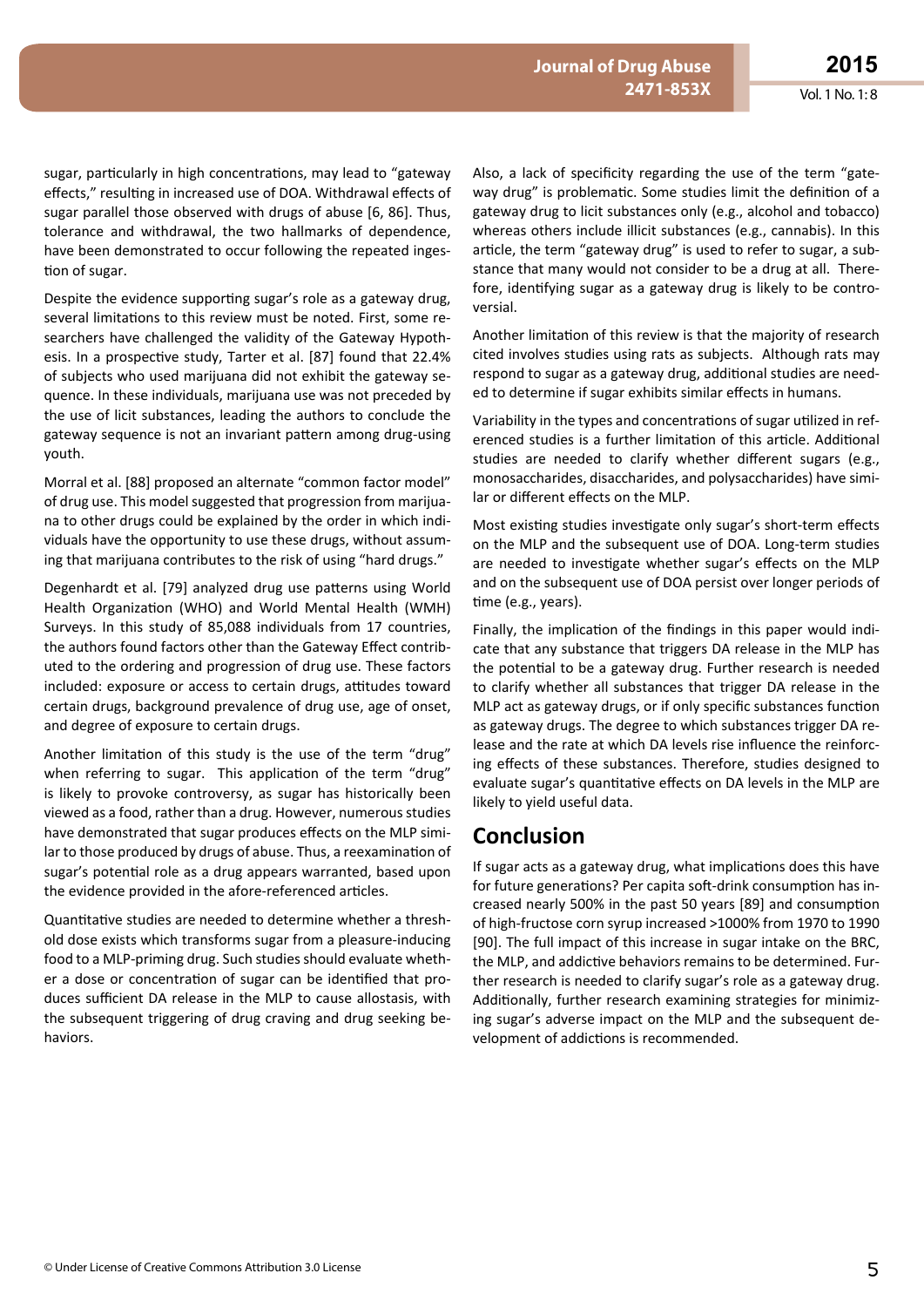Vol. 1 No. 1: 8

- **References**
- 1 Substance Abuse and Mental Health Services Administration (SAMHSA) (2013). Results from the 2012 National Survey on Drug Use and Health: Mental Health Findings, NSDUH Series H-47, HHS Publication No. (SMA) 13-4805. Rockville, MD: Substance Abuse and Mental Health Services Administration, USA.
- 2 Alex KD, Pehek EA (2007) Pharmacologic mechanisms of serotonergic regulation of dopamine neurotransmission. Pharmacol Ther 113: 296-320.
- 3 Pierce RC, Kumaresan V (2006) The mesolimbic dopamine system: the final common pathway for the reinforcing effect of drugs of abuse? Neurosci Biobehav Rev 30: 215-238.
- 4 Noble EP (2000) Addiction and its reward process through polymorphisms of the D2 dopamine receptor gene: a review. Eur Psychiatry 15: 79-89.
- 5 Kreek MJ, Nielsen DA, Butelman ER, LaForge KS (2005) Genetic influences on impulsivity, risk taking, stress responsivity and vulnerability to drug abuse and addiction. Nat Neurosci 8: 1450- 1457.
- 6 Avena NM, Rada P, Hoebel BG (2008) Evidence for sugar addiction: Behavioral and neurochemical effects of intermittent, excessive sugar intake. Neuroscience & Biobehavioral Reviews 32: 20-39.
- 7 Colantuoni C, Schwenker J, McCarthy J, Rada P, Ladenheim B, et al. (2001) Excessive sugar intake alters binding to dopamine and muopioid receptors in the brain. Neuroreport 12: 3549-3552.
- 8 Avena NM, Hoebel BG (2003) A diet promoting sugar dependency causes behavioral cross-sensitization to a low dose of amphetamine. Neuroscience 122: 17-20.
- 9 Avena NM, Carrillo CA, Needham L, Leibowitz SF, Hoebel BG (2004) Sugar-dependent rats show enhanced intake of unsweetened ethanol. Alcohol 34: 203-209.
- 10 Bocarsly ME, Barson JR, Hauca JM, Hoebel BG, Leibowitz SF, et al. (2012) Effects of perinatal exposure to palatable diets on body weight and sensitivity to drugs of abuse in rats. Physiol Behav 107: 568-575.
- 11 Leshner AI (1997) Addiction is a brain disease, and it matters. Science 278: 45-47.
- 12 Deroche-Gamonet V, Belin D, Piazza PV (2004) Evidence for addictionlike behavior in the rat. Science 305: 1014-1017.
- 13 Kalivas PW, Volkow ND (2005) The neural basis of addiction: a pathology of motivation and choice. Am J Psychiatry 162: 1403-1413.
- 14 Olds J, Milner P (1954) Positive reinforcement produced by electrical stimulation of septal area and other regions of rat brain. Journal of Comparative and Physiological Psychology 47: 419-427.
- 15 Olds J, Olds ME (1965) Drives, rewards, and the brain. In: T.M. Newcombe, T.M. (Ed.), New Directions in Psychology. Holt, Rinehart and Winston, New York.
- 16 Berridge KC, Kringelbach ML (2008) Affective neuroscience of pleasure: reward in humans and animals. Psychopharmacology (Berl) 199: 457-480.
- 17 Bonci A, Bernardi G, Grillner P, Mercuri NB (2003) The dopaminecontaining neuron: maestro or simple musician in the orchestra of addiction? Trends Pharmacol Sci 24: 172-177.
- 18 Erickson CK (2007) The science of addiction: From neurobiology to treatment. W.W. Norton and Company, New York.
- 19 Liebman JM, Butcher LL (1973) Effects on self-stimulation behavior of drugs influencing dopaminergic neurotransmission mechanisms. Naunyn Schmiedebergs Arch Pharmacol 277: 305-318.
- 20 Wise RA, Rompre PP (1989) Brain dopamine and reward. Annu Rev Psychol 40: 191-225.
- 21 Wise RA (1996) Neurobiology of addiction. Curr Opin Neurobiol 6: 243-251.
- 22 Wise RA (1998) Drug-activation of brain reward pathways. Drug Alcohol Depend 51: 13-22.
- 23 Blum K, Chen ALC, Chen TJH, Braverman ER, Reinking J, et al. (2008) Activation instead of blocking mesolimbic dopaminergic reward circuitry is a preferred modality in the long term treatment of reward deficiency syndrome (RDS): a commentary. Theoretical Biology and Medical Modelling 5:24.
- 24 Gardner EL (2011) Addiction and brain reward and antireward pathways. Adv Psychosom Med 30: 22-60.
- 25 Spanagel R, Weiss F (1999) The dopamine hypothesis of reward: past and current status. Trends Neurosci 22: 521-527.
- 26 Diana M (2011) The dopamine hypothesis of drug addiction and its potential therapeutic benefit. Frontiers in Psychiatry 2: 1-7.
- 27 Koob GF, Sanna PP, Bloom FE (1998) Neuroscience of addiction. Neuron 21: 467-476.
- 28 Nestler EJ (2001) Molecular basis of long-term plasticity underlying addiction. Nat Rev Neurosci 2: 119-128.
- 29 Ritz MC, Kuhar MJ (1993) Psychostimulant drugs and a dopamine hypothesis regarding addiction: update on recent research. Biochem Soc Symp 59: 51-64.
- 30 Butcher SP, Fairbrother IS, Kelly JS, Arbuthnott GW (1988) Amphetamine-induced dopamine release in the rat striatum: an in vivo microdialysis study. J Neurochem 50: 346-355.
- 31 Volkow ND, Fowler JS, Wang GJ, Swanson JM, Telang F (2007) Dopamine in drug abuse and addiction: results of imaging studies and treatment implications. Arch Neurol 64: 1575-1579.
- 32 Gerrits MA, Petromilli P, Westenberg HG, Di Chiara G, van Ree JM (2002) Decrease in basal dopamine levels in the nucleus accumbens shell during daily drug-seeking behaviour in rats. Brain Research 924: 141-150.
- 33 Volkow ND, Wang GJ, Fowler JS, Logan J, Hitzemann R, et al. (1996) Decreases in dopamine receptors but not in dopamine transporters in alcoholics. Alcoholism: Clinical and Experimental Research 20: 1594-1598.
- 34 Georges F, Stinus L, Bloch B, Le Moine C (1999) Chronic morphine exposure and spontaneous withdrawal are associated with modifications of dopamine receptor and neuropeptide gene expression in the rat striatum. Eur J Neurosci 11: 481-490.
- 35 Turchan J, LasoÅ,, W, Budziszewska B, PrzewÅ, ocka B (1997) Effects of single and repeated morphine administration on the prodynorphin, proenkephalin and dopamine D2 receptor gene expression in the mouse brain. Neuropeptides 31: 24-28.
- 36 Volkow ND, Fowler JS, Wang GJ, Hitzemann R, Logan J, et al. (1993) Decreased dopamine D2 receptor availability is associated with reduced frontal metabolism in cocaine abusers. Synapse 14: 169-177.
- 37 Volkow ND, Chang L, Wang GJ, Fowler JS, Ding YS, et al. (2001) Low level of brain dopamine D2 receptors in methamphetamine abusers: association with metabolism in the orbitofrontal cortex. American Journal of Psychiatry 158: 2015-2021.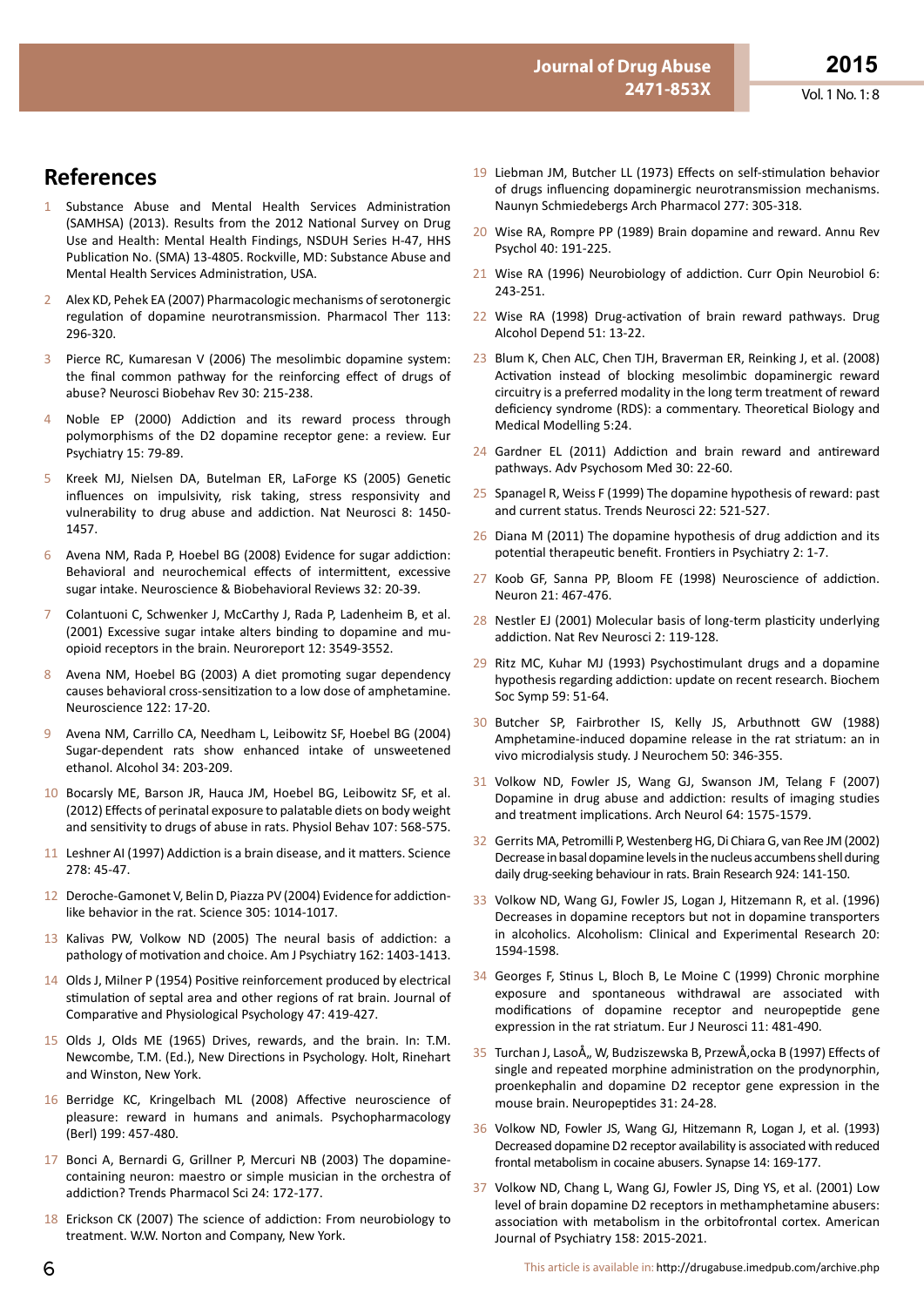- 38 Volkow ND, Wang GJ, Begleiter H, Porjesz B, Fowler JS, et al. (2006) High levels of dopamine D2 receptors in unaffected members of alcoholic families: possible protective factors. Arch Gen Psychiatry 63: 999-1008.
- 39 Thanos PK, Volkow ND, Freimuth P, Umegaki H, Ikari H, et al. (2001) Overexpression of dopamine D2 receptors reduces alcohol selfadministration. J Neurochem 78: 1094-1103.
- 40 Thanos PK, Taintor NB, Rivera SN, Umegaki H, Ikari H, et al. (2004) DRD2 gene transfer into the nucleus accumbens core of the alcohol preferring and nonpreferring rats attenuates alcohol drinking. Alcohol Clin Exp Res 28: 720-728.
- 41 Thanos PK, Michaelides M, Umegaki H, Volkow ND (2008) D2R DNA transfer into the nucleus accumbens attenuates cocaine selfadministration in rats. Synapse 62: 481-486.
- 42 Blum K, Kozlowski PC (1990) Ethanol and neuromodulator interactions: a cascade model of reward. Progress in Alcohol Research 2: 131-149.
- 43 Blum K, Braverman ER, Holder JM, Lubar JF, Monastra VJ, et al. (2000) Reward deficiency syndrome: a biogenetic model for the diagnosis and treatment of impulsive, addictive, and compulsive behaviors. Journal of Psychoactive Drugs, 32: 1-112.
- 44 Koob GF (2003) Alcoholism: allostasis and beyond. Alcohol Clin Exp Res 27: 232-243.
- 45 Demers CH, Bogdan R, Agrawal A (2014) The Genetics, Neurogenetics and Pharmacogenetics of Addiction. Curr Behav Neurosci Rep 1: 33- 44.
- 46 Blum K, Oscar-Berman M, Giordano J, Downs BW, Simpatico T, et al. (2012) Neurogenetic impairments of brain reward circuitry links to reward deficiency syndrome (RDS): Potential nutrigenomic induced dopaminergic activation. Journal of Genetic Syndromes & Gene Therapy, 3: 1000e115.
- 47 Blum K, Sheridan PJ, Wood RC, Braverman ER, Chen TJ, et al. (1996) The D2 dopamine receptor gene as a determinant of reward deficiency syndrome. J R Soc Med 89: 396-400.
- 48 Chen JF, Aloyo VJ, Weiss B (1993) Continuous treatment with the D2 dopamine receptor agonist quinpirole decreases D2 dopamine receptors, D2 dopamine receptor messenger RNA and proenkephalin messenger RNA, and increases mu opioid receptors in mouse striatum. Neuroscience 54: 669-680.
- 49 Koob GF, Le Moal M (2001) Drug addiction, dysregulation of reward, and allostasis. Neuropsychopharmacology 24: 97-129.
- 50 Avena NM, Bocarsly ME, Hoebel BG, Gold MS (2011) Overlaps in the nosology of substance abuse and overeating: the translational implications of "food addiction". Curr Drug Abuse Rev 4: 133-139.
- 51 Blum K, Liu Y, Shriner R, Gold MS (2011) Reward circuitry dopaminergic activation regulates food and drug craving behavior. Curr Pharm Des 17: 1158-1167.
- 52 Blumenthal DM, Gold MS (2010) Neurobiology of food addiction. Curr Opin Clin Nutr Metab Care 13: 359-365.
- 53 Campbell H, Oscar-Berman M, Giordano J, Beley T, Barh D, et al. (2013) Common Phenotype in Patients with Both Food and Substance Dependence: Case Reports. J Genet Syndr Gene Ther 4.
- 54 Bassareo V, Di Chiara G (1997) Differential influence of associative and nonassociative learning mechanism on the responsiveness of prefrontal and accumbal dopamine transmission to food stimuli in rats fed ad libitum. The Journal of Neuroscience 17: 851-861.
- 55 Di Chiara G, Tanda G (1997) Blunting of reactivity of dopamine transmission to palatable food: a biochemical marker of anhedonia in the CMS model? Psychopharmacology (Berl) 134: 351-353.
- 56 Rada P, Avena NM, Hoebel BG (2005) Daily bingeing on sugar repeatedly releases dopamine in the accumbens shell. Neuroscience 134: 737-744.
- 57 Wang GJ, Volkow ND, Logan J, Pappas NR, Wong CT, et al. (2001) Brain dopamine and obesity. Lancet 357: 354-357.
- 58 Hajnal A, Smith GP, Norgren R (2004) Oral sucrose stimulation increases accumbens dopamine in the rat. American Journal of Physiology. Regulatory, Integrative and Comparative Physiology 286: R31-R37.
- 59 Hsiao S, Smith GP (1995) Raclopride reduces sucrose preference in rats. Pharmacol Biochem Behav 50: 121-125.
- 60 Schneider LH, Davis JD, Watson CA, Smith GP (1990) Similar effect of raclopride and reduced sucrose concentration on the microstructure of sucrose sham feeding. Eur J Pharmacol 186: 61-70.
- 61 Yu WZ, Silva RM, Sclafani A, Delamater AR, Bodnar RJ (2000) Role of D1 and D2 dopamine receptors in the acquisition and expression of flavor-preference conditioning in sham-feeding rats. Pharmacology Biochemistry and Behavior 67: 537-544.
- 62 Avena NM, Rada P, Moise N, Hoebel BG (2006) Sucrose sham feeding on a binge schedule releases accumbens dopamine repeatedly and eliminates the acetylcholine satiety response. Neuroscience 139: 813-820.
- 63 BelloNT, Lucas LR,HajnalA(2002)Repeated sucrose accessinfluences dopamine D2 receptor density in the striatum. Neuroreport 13: 1575-1578.
- 64 Spangler R, Wittkowski KM, Goddard NL, Avena NM, Hoebel BG, et al. (2004) Opiate-like effects of sugar on gene expression in reward areas of the rat brain. Brain Res Mol Brain Res 124: 134-142.
- 65 Robinson TE, Berridge KC (1993) The neural basis of drug craving: an incentive-sensitization theory of addiction. Brain Res Brain Res Rev 18: 247-291.
- 66 Greenberg BD, Segal DS (1985) Acute and chronic behavioral interactions between phencyclidine (PCP) and amphetamine: evidence for a dopaminergic role in some PCP-induced behaviors. Pharmacology Biochemistry & Behavior 23: 99-105.
- 67 Itzhak Y, Martin JL (1999) Effects of cocaine, nicotine, dizocipline and alcohol on mice locomotor activity: cocaine-alcohol crosssensitization involves upregulation of striatal dopamine transporter binding sites. Brain Research 818: 204-211.
- 68 Pontieri FE,MonnazziP, ScontriniA,Buttarelli FR,Patacchioli FR(2001) Behavioral sensitization to heroin by cannabinoid pretreatment in the rat. Eur J Pharmacol 421: R1-3.
- 69 Gosnell BA (2005) Sucrose intake enhances behavioral sensitization produced by cocaine. Brain Res 1031: 194-201.
- 70 Carroll ME, Anderson MM, Morgan AD (2007) Regulation of intravenous cocaine self-administration in rats selectively bred for high (HiS) and low (LoS) saccharin intake. Psychopharmacology (Berl) 190: 331-341.
- 71 Hamburg BA, Kraemer HC, Jahnke W (1975) A hierarchy of drug use in adolescene: behavioral and attitudinal correlates of substantial drug use. Am J Psychiatry 132: 1155-1163.
- 72 Kandel D (1975) Stages in adolescent involvement in drug use. Science 190: 912-914.